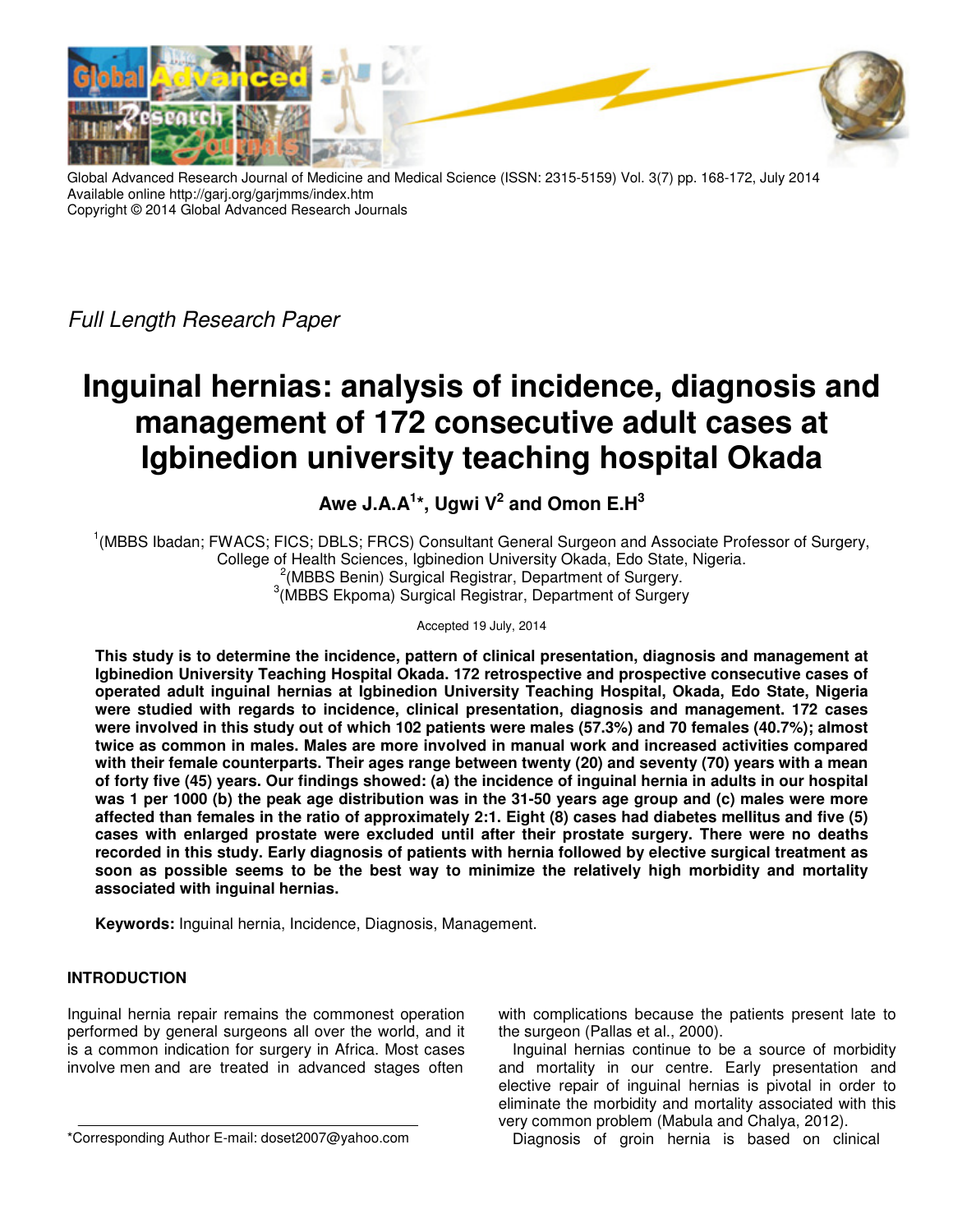examination. Symptomatic patients often have groin pain, which can sometimes be severe. Inguinal hernias may cause a burning, gurgling, or aching sensation in the groin, and a heavy or dragging sensation may worsen toward the end of the day after prolonged activity. An abdominal bulge may disappear when the patient is in the prone position (LeBlanc et al., 2013; Mensching and Musielewicz, 1996).

Groin ultrasound scan, computerized tomographic scan (CT) or magnetic resonance imaging (MRI) are rarely needed unless when the diagnosis is uncertain or if there are complications or in differentiating a hernia from other causes of groin swellings (Rosenberg et al., 2011).

Until now the benchmark technique for surgical management has been the well-defined herniorrhaphy technique (Pallas et al., 2000).

Surgical repair of uncomplicated inguinal hernia either by the open or laparoscopic method is advocated and the outcome is often favorable even though the laparoscopic method is still not widely available in our environment. Complicated hernias are fraught with increased mortality with and without operative management (Madziga and Nuhu, 2008).

Prophylactic elective herniorrhaphy is a safeguard for inguinal hernia as soon as identified irrespective of patient's age and surgical repair is usually advised in the presence of symptoms affecting daily life (Mbah, 2007; ElRashied et al., 2007; Nehme, 1983) and also because of the danger of incarceration and strangulation most especially in our environment where immediate access to surgical treatment might not be available.

This study is intended to describe our own experience with regards to the incidence, pattern of clinical presentation; diagnosis and surgical management of inguinal hernias in this area located in the Southern part of Nigeria.

## **MATERIALS AND METHODS**

172 retrospective and prospective consecutive cases of operated adult inguinal hernias at Igbinedion University Teaching Hospital, Okada, Edo State, Nigeria were studied with regards to clinical presentation, diagnosis and management.

Ethical approval for this study was obtained from the University Teaching Hospital authorities before the commencement of the study.

Data collection was by patients' medical record number, sex, age, clinical presentation, diagnosis and the type of surgical operation carried out.

Data was initially documented on a special data collection form before being transferred to a data field

program of Microsoft excel before the analysis was carried out. Statistical data analysis was done using SPSS software version 17.0.

The files were reviewed regarding the history at presentation, incidence and sex distribution. The usual diagnostic pathway of taking history, physical examination and special investigations were followed since all the cases were operated as elective cases.

There were one hundred and two (102) males and seventy (70) females.

Their ages ranged between twenty (20) and seventy (70) years with a mean of forty five (45) years.

All the cases had elective open surgical tension free repair under spinal anesthesia without insertion of mesh because of non-availability on the one hand and cost of the mesh on the other when available.

All had a combination of cephalosporin and metronidazole in form of antibiotics at the commencement of surgery after the administration of the spinal anaesthesia. The antibiotics were continued for the next forty eight (48) hours in view of the fact that most of the patients had poor groin hygiene.

## **Presentation**

Diagnosis of inguinal hernia is based on clinical examination. Symptomatic patients often have groin pain, which can sometimes be severe. Inguinal hernias may cause a burning, gurgling, or aching sensation in the groin, and a heavy or dragging sensation may worsen toward the end of the day and after prolonged activity. An abdominal bulge may disappear when the patient is in the prone position.

Examination involved feeling for a bulge or impulse while the patient coughs or strains.

Although imaging is rarely warranted ultrasonographic scan, computerized tomographic scan (CT) or magnetic resonance imaging (MRI) are rarely needed unless when the diagnosis is uncertain, or in a recurrent hernia or suspected hydrocele or in some patients without a palpable impulse or bulge on physical examination or if there are complications or in differentiating a hernia from other causes of groin swelling.

It must be stressed that adult inguinal hernia presentation in this environment is rarely in doubt because patients come at advanced stage of presentation usually as massive groin swellings (figure 1 below) and some came with excoriation of scrotal skin in cases that presented with inguino-scrotal swellings (figure 2 below) because of chronicity of the swellings coupled also with poor hygiene.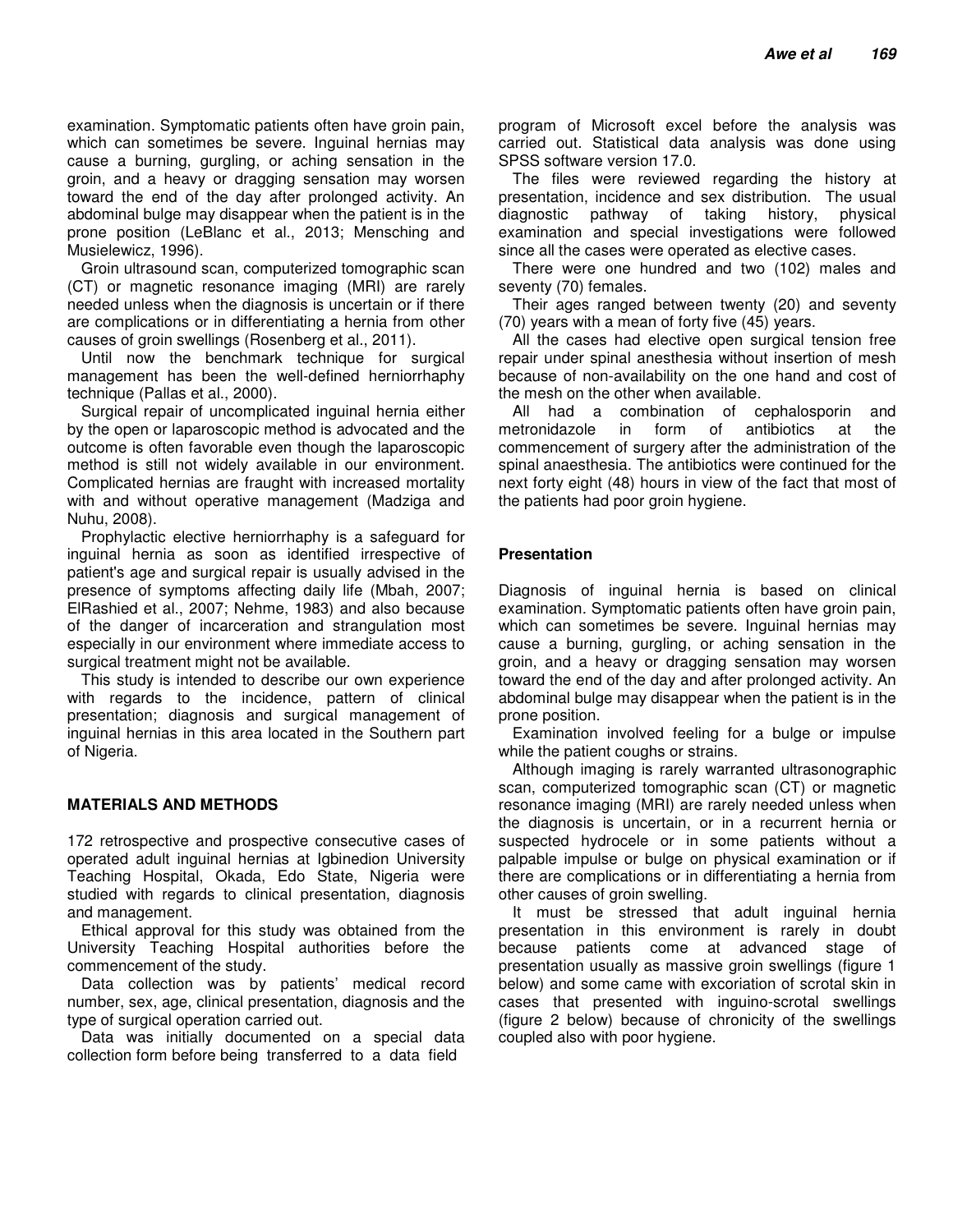





**Graph 1.** Showing the age and sex distribution ratio

#### **RESULTS**

There were one hundred and seventy two (172) patients whose ages ranged between twenty (20) and seventy (70) years with a mean of forty five (45) years.

The males were one hundred and two (102) 59.3% while females were seventy (70) 40.7%.

The condition occurred almost as twice in males than in females.

The age and sex distribution ration is as shown on graph 1 above.

In this area with a population of about 154,000, the incidence of inguinal hernia in adults is 1 per 1000.

Twenty two (22) 12.8% patients had direct hernias and one hundred and fifty (150) 87.2% were indirect.

One hundred and ten (110) 64% were on the right side; fifty two (52) 30.2% on the left side while ten cases (10) 5.8% were bilateral.

Fifty two (52) cases were inguino-scrotal, some of which apart from presenting as massive swellings also had scrotal excoriations depicting chronicity as to the length of time the hernia had been present.

All the cases had elective open tension free surgical repair since none had mesh insertion.

Post-operative hospital stay ranged from two (2) to five (5) days with a mean of three (3) days.

Eight (8) cases had diabetes mellitus and five (5) cases with enlarged prostate were excluded from this study until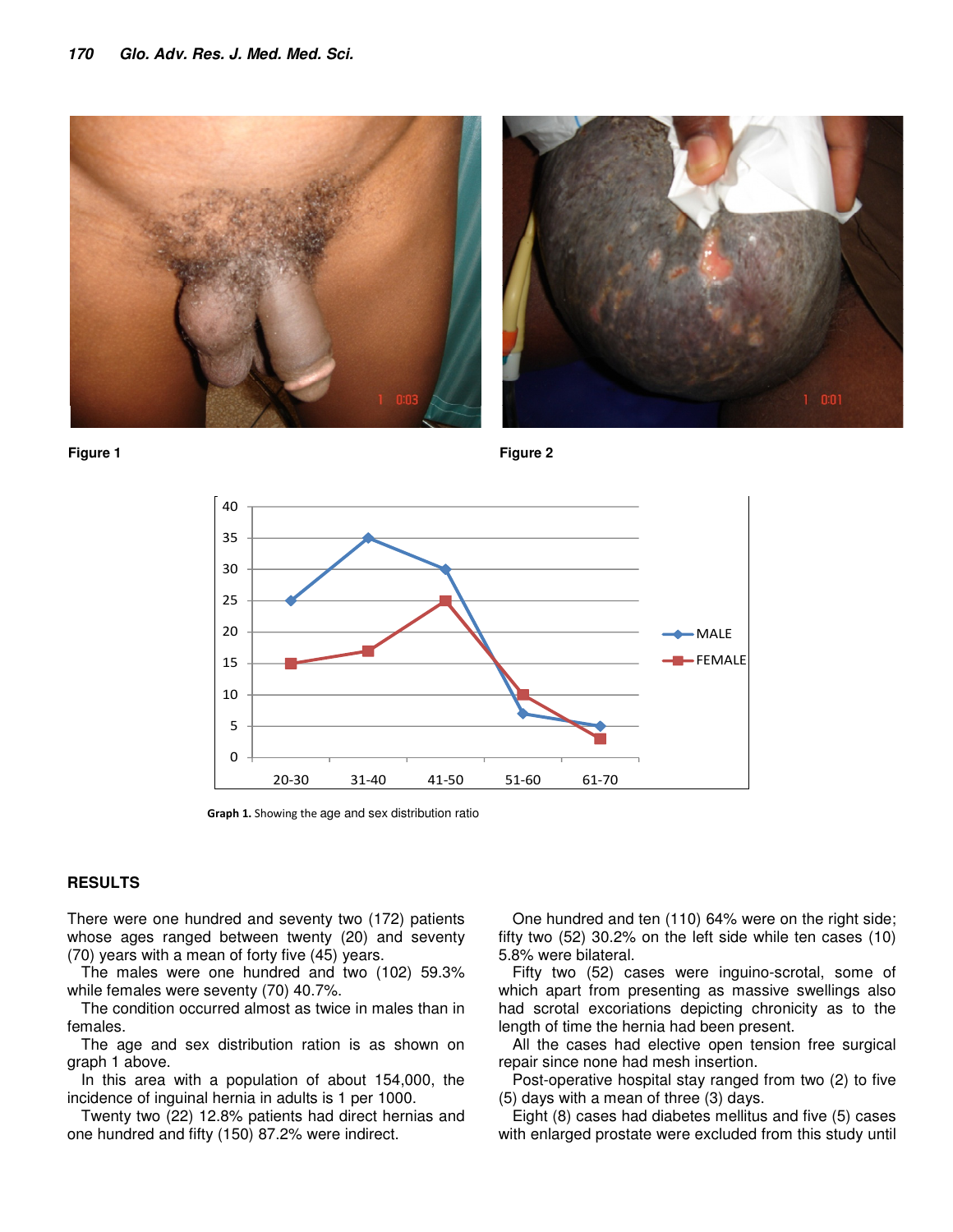**Table 1.** Showing post-operative complications

|                | Minor wound infections    | Twelve (n 12) cases 7%. |
|----------------|---------------------------|-------------------------|
| 2.             | Haematomas/Scrotal Oedema | Five (n 5) cases 2.9%.  |
| З.             | Post-operative pain       | Two (n 2) cases 1.2%.   |
| $\overline{4}$ | Ischaemic orchitis        | None.                   |
| 5.             | Recurrence                | None.                   |
| 6              | Death                     | None.                   |

after their prostate surgery. There were no deaths recorded during this project.

The post-operative complications are as outlined on table 1 above.

All the cases were followed up for a period of two months initially, then seen six months later and were instructed to come back should there be any recurrence but no one has reported so far for approximately two (2) years of follow-up.

#### **DISCUSSION AND CONCLUSION**

Inguinal hernia is a common indication for surgery in Africa. Most cases involve men and are treated in advanced stages often with complications. Until now the benchmark technique for surgical management has been the well-defined herniorrhaphy technique. Use of prosthetic implants has been rare because of its high cost and occasional unavailability in the developing world (Pallas et al., 2000; Matyja et al., 2008; Simons et al., 2013; Mjaland et al., 2001).

Our findings in this study showed the incidence of inguinal hernia in adults in our catchment area was 1 per 1,000; the peak age distribution was in the 31-50 years age group and males were more afflicted than females approximately in the ratio of 2:1.

Generally the diagnosis of inguinal hernia is based on clinical examination. Symptomatic patients often have groin pain, which can sometimes be severe. Inguinal hernias may cause a burning, gurgling, or aching sensation in the groin, and a heavy or dragging sensation may worsen toward the end of the day and after prolonged activity. An abdominal bulge may disappear when the patient is in the prone position (LeBlanc et al., 2013; Wang, 2012; Kingsnorth and LeBlanc, 2003).

Examination involved feeling for a bulge or impulse while the patient coughs or strains.

Although imaging is rarely warranted ultrasonographic scan, computerized tomographic scan (CT) or magnetic resonance imaging (MRI) are rarely needed unless when the diagnosis is uncertain, or in a recurrent hernia or suspected hydrocele or in some patients without a palpable impulse or bulge on physical examination or if there are complications or in differentiating a hernia from other causes of groin swellings (Rosenberg et al., 2011).

It must be stressed that adult inguinal hernias presentation in this environment is rarely in doubt because patients come at advanced stage of presentation usually as massive groin swellings as seen on figures 1 and 2 above under clinical presentation.

At the commencement of the repair routine prophylactic antibiotic administration might not be necessary except when contemplating on mesh insertion (Sanabria et al., 2007; Terzi, 2006).

Prophylactic elective herniorrhaphy is recommended as a safeguard for inguinal hernia as soon as identified irrespective of patient's age as we carried out in this study.

Also surgical repair is usually advised because of the danger of incarceration and strangulation (ElRashied et al., 2007; Adesunkanmi et al., 2000).

The choice of technique depends on several factors, including the type of hernia, anesthetic considerations, cost, period of postoperative disability and the surgeon's expertise (Wéber, 2010; Burney et al., 1997; Hair et al., 2000).

Usually surgical repair involves either the open or laparoscopic method. However whether repair is carried out by open or laparoscopic technique depends on local expertise, economical considerations and patient preference (Bax et al., 1999).

Generally in patients with primary unilateral or bilateral groin hernia the preferred method is mesh repair, either at open surgery (Lichtenstein) or laparoscopically, irrespective of age.

In this open repair it is recommended to use a mesh secured with a non-absorbable monofilament suture (Woods and Neumayer, 2008).

Conventional tension-producing methods of repair like Bassini, McVay or Shouldice are no longer recommended in a routine elective setting (Rosenberg et al., 2011; Lichtenstein et al., 1989).

Laparoscopic technique on the other hand could either be Transabdominal pre-peritoneal (TAPP) or Totally extra-peritoneal (TEP) repair (Memon et al., 2003; McCormack et al., 2003).

They require general anesthesia, and the long-term hernia recurrence rate with these procedures is still unknown.

Laparoscopic repair is associated with less acute pain and faster recovery. Furthermore, available data suggest